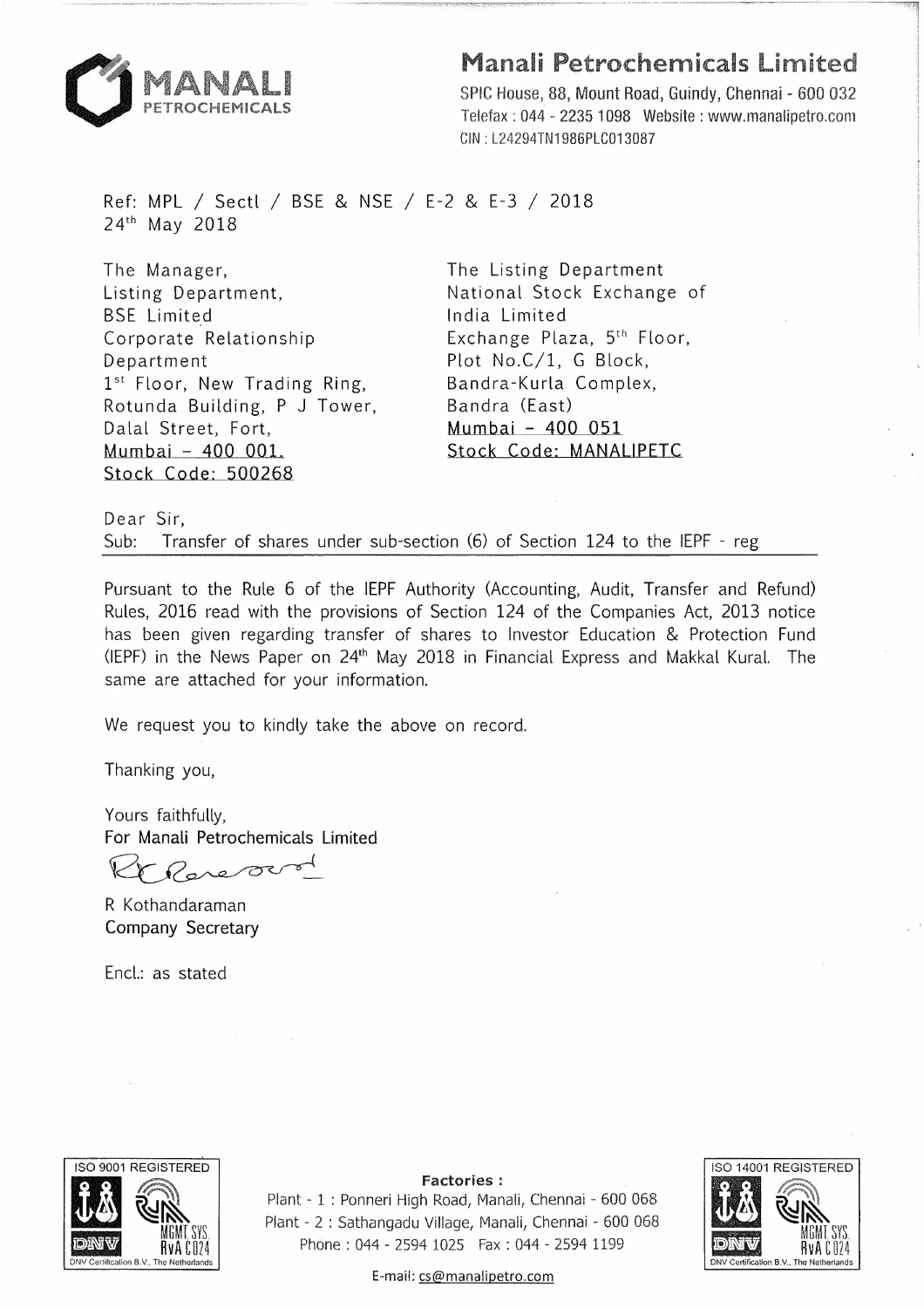

## **Manali Petrochemicals Limited**

Regd. Off: "SPIC House", 88, Mount Road, Guindy Chennai - 600 032. TeleFax: 044 - 2235 1098 CIN:L24294TN1986PLC013087 Website: www.manalipetro.com E-mail: companysecretary@manalipetro.com

## NOTICE FOR PROPOSED TRANSFER OF SHARES TO INVESTOR EDUCATION & PROTECTION FUND (IEPF)

The Company, as per the extant regulations, is required to transfer the unclaimed and unpaid dividends for the year 2010-11 to the IEPF Authority during the month of September 2018. Pursuant to Rule 6 of the IEPF Authority (Accounting, Audit, Transfer and Refund) Rules, 2016 read with the provisions of Section 124 of the Companies Act, 2013, notice is hereby given that all the related equity shares in respect of which dividend has not been paid or claimed for seven consecutive years or more shall be transferred by the Company in the name of IEPF.

As required under proviso to Rule 6 (3) (a) of the said Rules, notices have been sent to the individual shareholders to the latest available address and also by e-mail, wherever available, giving therein the particulars of the shares required to be transferred to the IEPF. Such shareholders are requested to get in touch with the Registrar and Share Transfer Agent, *Mis.* Cameo *Corporate Services Limited, Unit: Manali Petrochemicals Limited, 5th Floor, Subramanian Building, No. 1, Club* House Road, *Chennai - 600 002. Phone: 044- 28460390 I 28460394* & *28460718, Fax: 044 - 28460129, E-mail: investor@cameoindia.com on or* before *20th August 2018 to avoid the* aforesaid *transfer of the dividend and* shares. *The details of such shareholders have* been *uploaded in the website* of *the Company www.manalipetro.com. which may* be *referred* to. *It may be noted that requests received after the aforesaid date will not be entertained and the Company will proceed to complete the transfer of the dividend and* shares as *per the procedure laid down in the Act/Rules and hence the concerned shareholders* are *requested to get in touch with the RTA immediately.* 

It may be noted that as per the extant regulations, the investors are permitted to claim the dividends and shares transferred to IEPF by making a claim in the prescribed form. For further details, please visit the website www.iepf.gov.in

> For Manali Petrochemicals Limited *R. Kothandaraman Company* Secretary

Date: 23.05.2018 Place: Chennai